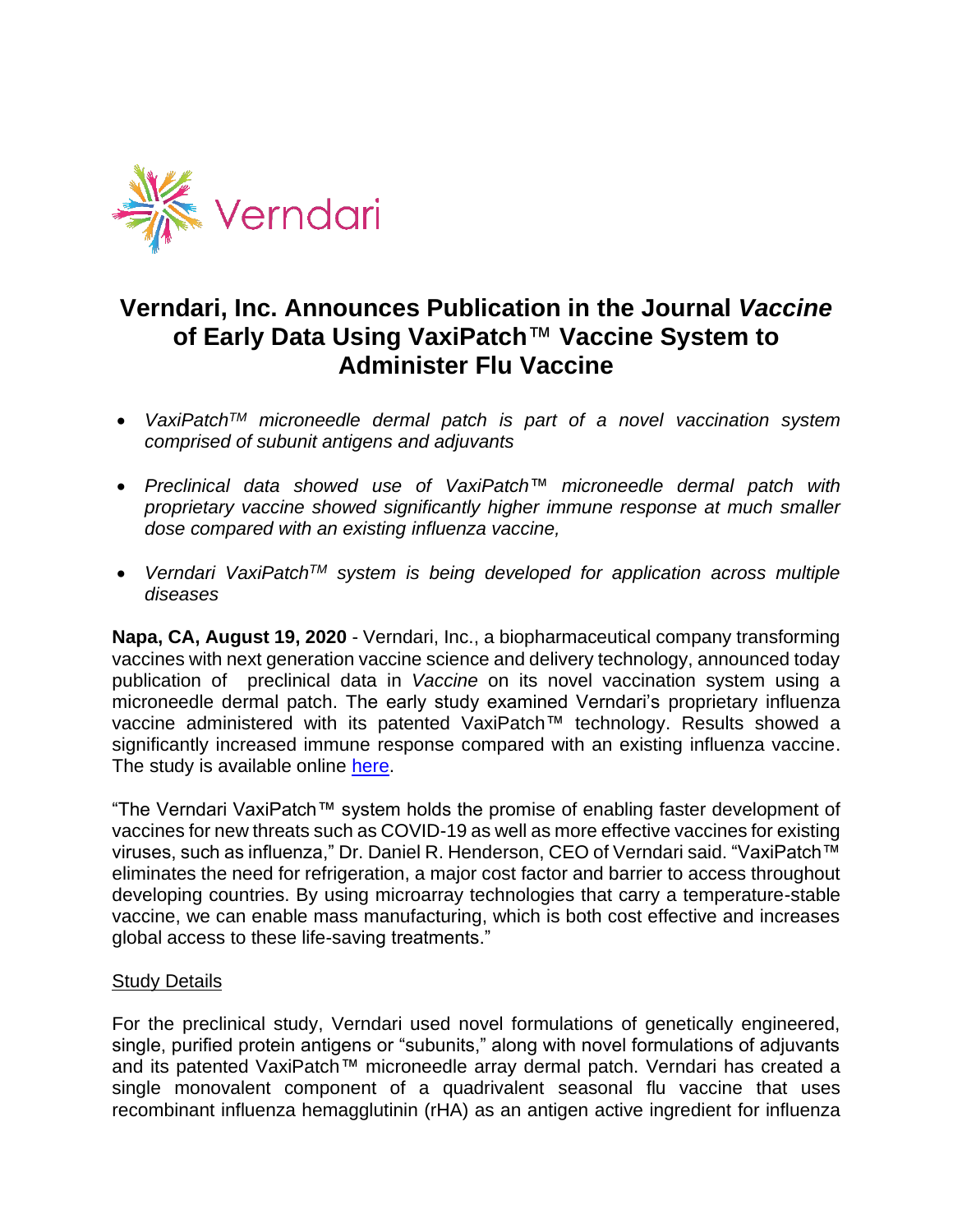virus B/Colorado/06/2017. The rHA functions in the FDA-approved single radial immunodiffusion (SRID) potency test. Verndari's influenza vaccine configuration also allows the use of FDA-approved surrogate marker of influenza vaccine efficacy, the testing of the patient vaccine response by the hemagglutination inhibition test (HAI). This shortens clinical trial times to six weeks. Results showed that when compared with an existing influenza vaccine, Verndari obtained as much as a 15-fold higher immune response with 1/15 of the dose for the B/Colorado/06/2017 influenza strain.

## The Verndari VaxiPatch™ Vaccination System

Verndari's unique VaxiPatch™ is a complete single-dose vaccination kit that uses a painless dermal patch with a microneedle array to deliver vaccines to the arm and can potentially be self-administered. Vaccine delivery to the skin rather than an intramuscular injection has advantages including production of a stronger immune response. It also holds the promise of allowing the use of a significantly smaller dose of vaccine as compared to the traditional injection. The novel system eliminates the need for refrigeration, facilitating a high-volume, automated manufacturing of vaccines. The technology can be used for both existing vaccines and new vaccines developed to meet emerging threats.

In addition to the preclinical study of its influenza vaccine, Verndari has developed a SARS-CoV-2 Recombinant Spike Receptor Binding Domain (RBD) Skin Patch Vaccine candidate that is currently undergoing preclinical testing in laboratories at the University of California, Davis, where Verndari is a member of the university's Venture Catalyst Program.

The vaccine uses the COVID-19 "spike" protein that enables the virus to infect human cells and contains Verndari's proprietary VAS 1.0 adjuvant to enhance the immune response and stimulate high levels of neutralizing antibodies. Early preclinical trials demonstrate an indication of antibodies that block the binding of the spike domain to receptors targeted by the virus. Preliminary preclinical results are expected in the third quarter of 2020. Subject to safety and efficacy success, as well as discussions with regulatory bodies, a Phase 1 clinical study would commence.

Verndari remains in ongoing discussions FDA for pre-IND submission for the VaxiPatch<sup>™</sup> Vaccine System.

# **About Verndari, Inc.**

Verndari, Inc. was founded in 2015 with the goal of transforming global health through next generation vaccine development and delivery. The privately held company based in Napa, California, aims to treat existing and emerging diseases, including pandemic threats such as COVID19, with a rapid response vaccination kit. The single-dose vaccination kit has the potential to be shipped around the world to enable simple shelterin-place inoculation using a microneedle patch placed on the back of the arm. Through innovation in vaccine science, Verndari aims to address many different diseases and to